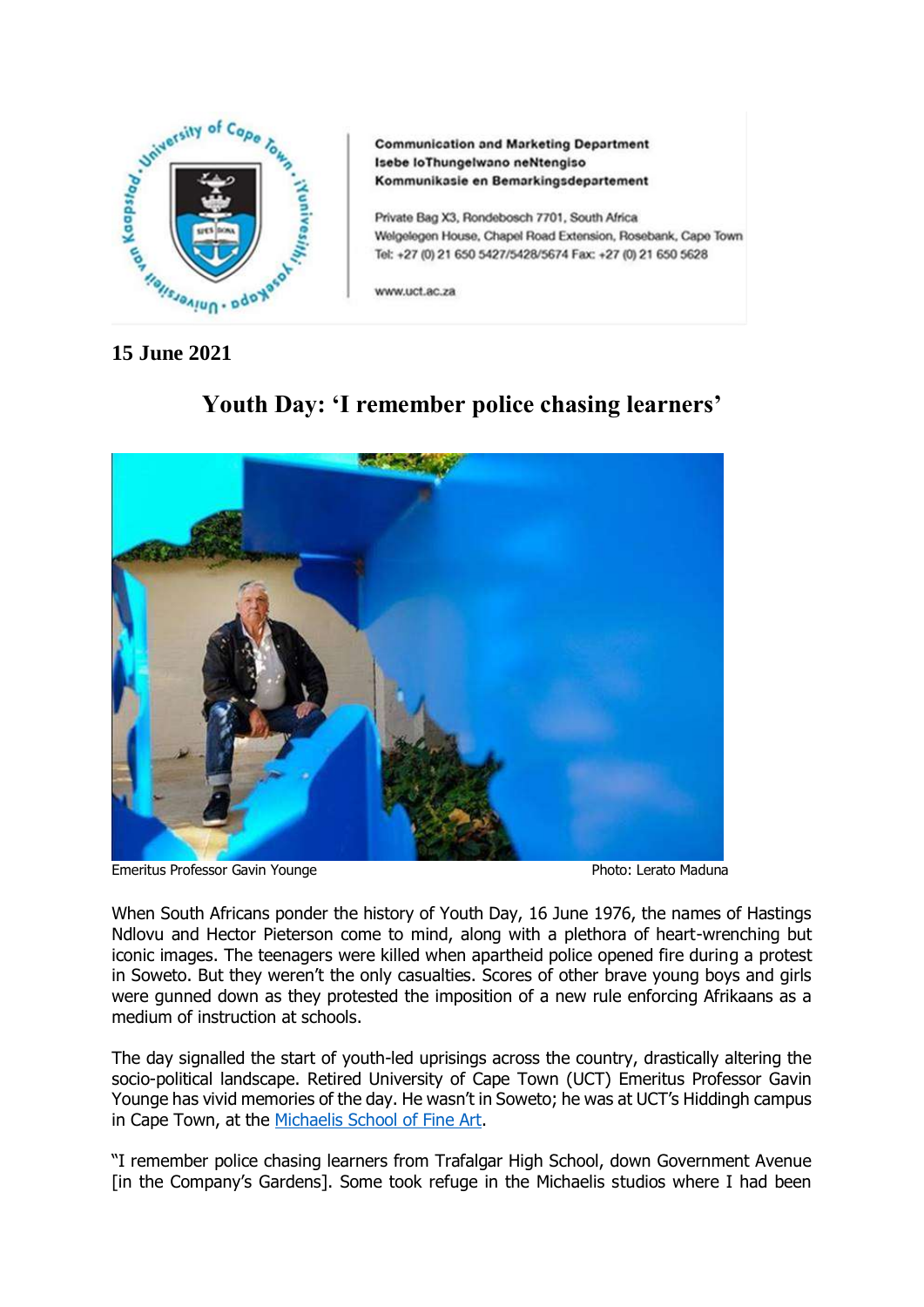teaching for the past year," said Younge. More than 100 children died at the hands of police in Soweto that day, and approximately 92 in Cape Town. And though the day went down in history as the 'Soweto Uprising', Younge said he believes that "was not entirely correct" and that Cape Town youth also played a pivotal role in the civil action. "Schoolchildren throughout South Africa reacted with outrage to the lethal violence carried out against their peers protesting the imposition of this new rule," he said.

### **Poignant exhibition**

At the time, Younge published what he refers to as the *Rioters' Digest*. The calendar-type publication contained salacious illustrations and day-by-day events, and highlighted Cape Town youth's involvement in the uprising. He said artist friends and colleagues at UCT provided input to this work. However, it was banned soon after publication.

But Younge continued his crusade. In 1977, he curated another project titled *(In Brackets):* By Gavin Younge: Know their names, in honour of the 92 youth who died in Cape Town following the 16 June 1976 events.

"Dissatisfied with the contemptuous ease with which the state banned *Rioters' Digest* – making it an offence to even possess a copy – I resolved to expose the South African government's genocidal leanings to a wider audience," he said.

The poignant exhibition comprised 92 individual slates, each slate representing a child and the senseless loss of that child's life. The slates included the name and age of each child, the date of death, and the method of their murder, written in chalk.

The exhibition went on display in 1977 at La Mamelle (later Art Com) in San Francisco, a non-profit arts organisation (NPO) in California in the United States. Younge said this work aimed to showcase Cape Town artists' dissatisfaction with police brutality, and was on display from 1977 till 1995 when the NPO closed its doors.

## **Long live the exhibition**

In 1997, [Stanford University's Special Collections Libraries](https://library.stanford.edu/spc) acquired Art Com's works; and naturally, the collection included Younge's (In Brackets).

In January 2021, the university's Special Collections Libraries set the wheels in motion to celebrate Younge's work, and published an [exhibition website](https://exhibits.stanford.edu/younge) profiling the *(In Brackets)* exhibition. The [Spotlight](https://library.stanford.edu/blogs/special-collections-unbound/2021/01/brackets-new-spotlight-exhibit-just-posted) display provides an in-depth overview of the exhibit and its inception; it includes images of the slates and information about Younge, as well as details of a digital Wikidata project which seeks to ensure that the names of those killed during the uprising will never be forgotten.

"I am gratified by the sheer resourcefulness of Laura Wilsey and Glynn Edwards at Stanford University Libraries in California, for first locating and later reimagining the 92 slates on which I had chalked all these names and the date on which these young learners had been killed," Younge said.

"I am thankful that the exhibition lives on, and that the sacrifice of the youth of Cape Town is out there for the world to see."

Story by: Niemah Davids